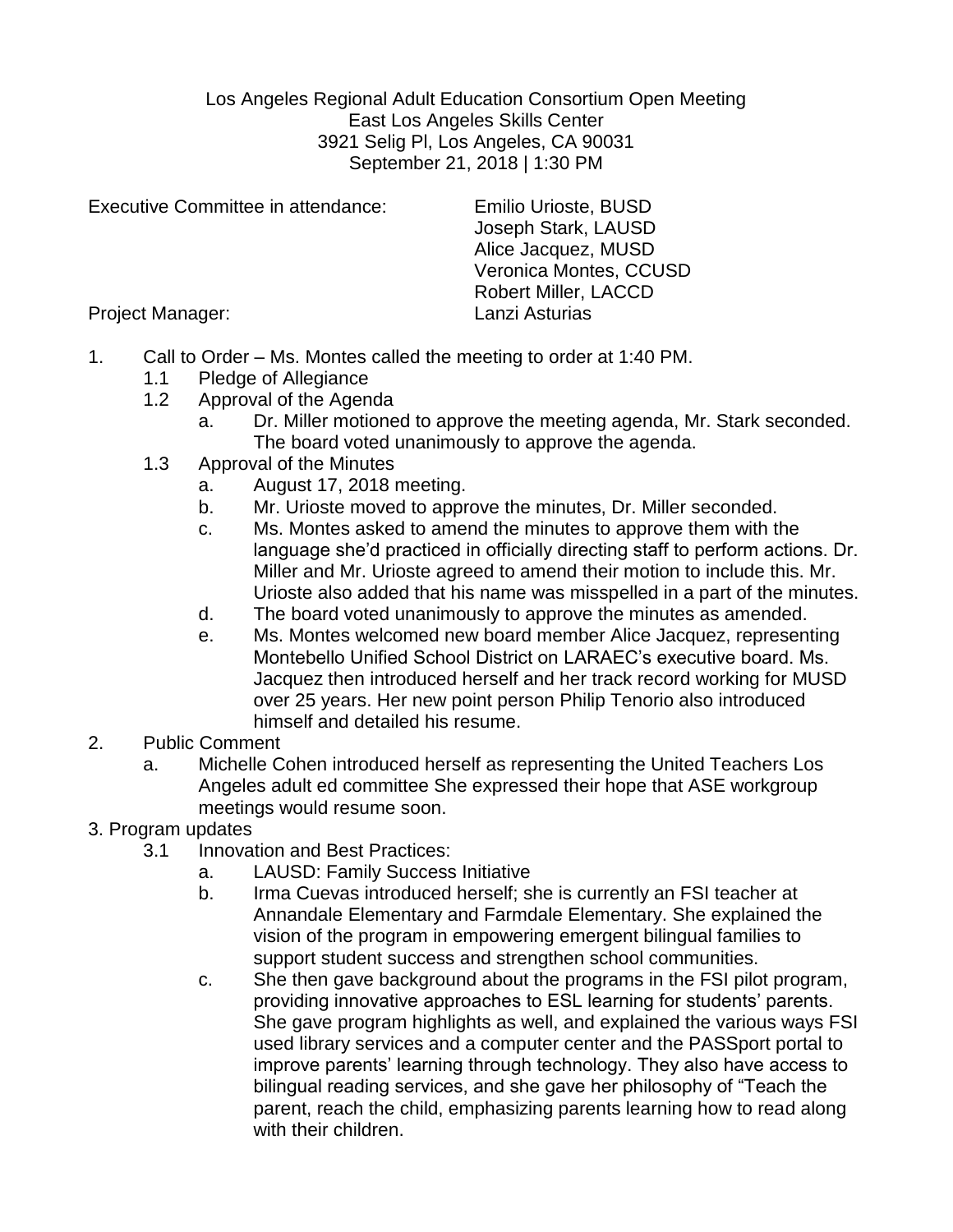- d. She explained how learning through these curriculums to give oral presentations and become leaders in education is helping them be leaders in their own communities.
- e. Ms. Cuevas introduced Ana Jiminez, a former FSI student at Farmdale who is now enrolled at the Graphic Design class at East LA Skills Center. She explained how thankful she was for the FSI program, which has given her the tools to succeed in the future.
- f. Mr. Urioste congratulated the FSI staff on its innovative approach, and asked how long the program lasts for parents. Ms. Cuevas explained that it was catered to the needs of the students.
- g. Dr. Miller asked how many parents are actually enrolled, and Ms. Cuevas said there were about 340 parents with 25-30 parents per program.
- h. Mr. Stark thanked Ms. Cuevas and Ms. Jimenez for coming.
- i. Ms. Montes noted how inspiring the program was, and asked LARAEC staff if they could get info to allow her to start implementing something similar at CCUSD, and Ms. Cuevas offered to help. Mr. Asturias

explained that he believed Mr. Stark is willing to share this info and curriculum with all of the members of LARAEC.

- j. Ms. Jacquez asked how they are classified for capturing attendance and data, and Ms. Cuevas said they were an ESL class with multiple levels.
- k. Mr. Urioste asked if they were looking at improvement in attendance or grades as a goal in terms of data, and Ms. Cuevas attested to increased attendants, and are seeking an increase in the CEL Development Test.
- l. Mr. Stark explained that they were seeing a lot more qualitative feedback, and for next-level data were looking at K-12 partners to let them know what points they should be looking at and what the connections are.
- 3.2 LARAEC Office Updates
	- a. Mr. Asturias gave some highlights for various LARAEC projects, including a marketing and outreach plan, an annual plan writing framework and timeline, as well as a Professional Development Plan and a Data and Accountability plan. The staff has also participated in training provided by Accumend. Lastly, they were working on website development.
	- b. Mr. Stark said that he would like to see a steering group created including labor partners of member districts, and directed staff to form one as part of the workgroup/committees infrastructure for labor partners to weigh in on the 3-year training cycle.

## 3.3 Budget

- a. Forms and Due Dates
	- I. Grace Ocampo presented on the AEP Progress and Expense Report, and gave the due dates of the FY 2018 "New Final Report" and Q4 FY 17-18 Progress and Expense Report.
	- II. Ms. Ocampo presented on due dates for the FY 2018-2019 Budget and Work Plan.
	- III. She then displayed the new FY 2018-2019 Progress and Expense Report, and explained they had revised the narrative section of the report based on requirements from NOVA.
	- IV. She then displayed the Draft 2018 Q4 Progress and Expense Report, reminding the board of the NOVA spending targets which were roughly 15% of their budget each quarter.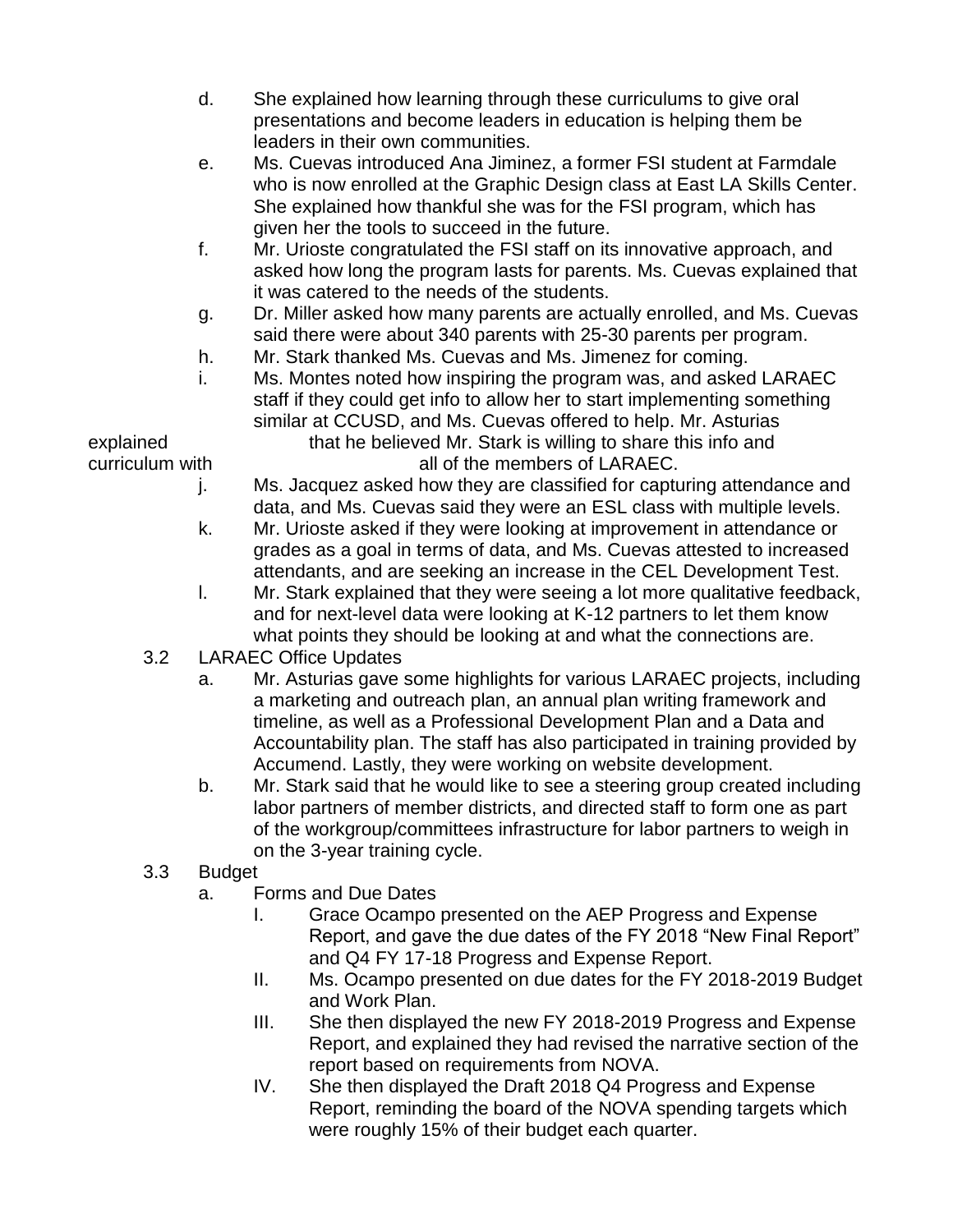- b. LARAEC Progress and Expenditure Report Q4
- 3.4 Professional Development
	- a. Professional Development Framework
		- I. Dr. Adrienne Ann Mullen and Elvis Carias introduced themselves and their framework for Professional Development entering the 3 year-plan drafting process.
		- II. There were 3 areas of focus: Articulation, Best Practices, and Regional Planning. Topics would be determined via a short survey to faculty, staff, and administrators, plus via the WIOA II PD Surveys.
		- III. She explained the due date for the regional plan, limited this cycle to 35 pages, and explained that the state wants to know what they are going to do and how they are going to get there, not every step in between.
		- IV. She explained their desire to move Counseling Collaborative from the community college district and create a strong network in the adult school counselors. Some will transition into non-credit or right into credit.
		- V. Mr. Carias then explained their desire to form a Data and Accountability Workshop to identify priority focus areas.
		- VI. Mr. Urioste was interested in the articulation between counselors, For the meeting in December, he wanted to know whether they wanted it to involve the non-credit counselors, and what they imagined the meeting dealing with. Dr. Mullen explained that they did want that, and wanted it to be a networking opportunity with an education component.
		- VII. Ms. Montes echoed the need for collaboration, and that she expected the PPT to be the guiding voice. She added that her words last time were, The LARAEC board is directing the LARAEC project manager and advisors to create a proposal for the Point Persons Team and present it at this meeting.
		- VIII. Dr. Mullen said that a lot of the work on the framework is already done, but they had been waiting for the board's blessing to move forward. Ms. Montes responded that she thought they had been talking about a lot of these things for the whole year, and so she directed Mr. Asturias and the advisors only because as an executive team member, they do not have the authority to direct point persons other than the ones that report to their member districts.
- IX. Dr. Miller summarized two critical points he's heard so far: the need for additional PD of this type, and the need to collaborate and engage as many stakeholders as possible. Mr. Stark agreed with the need for more input.
	- X. There was consensus on the board to move forward with PD and the Workgroups, and Dr. Mullen agreed to move forward and provide reports.
	- b. LARAEC 2019 Conference Update
		- I. Sofia Mayoral introduced herself as a new AEBG teacher advisor for LAUSD and a former ESL and high school student from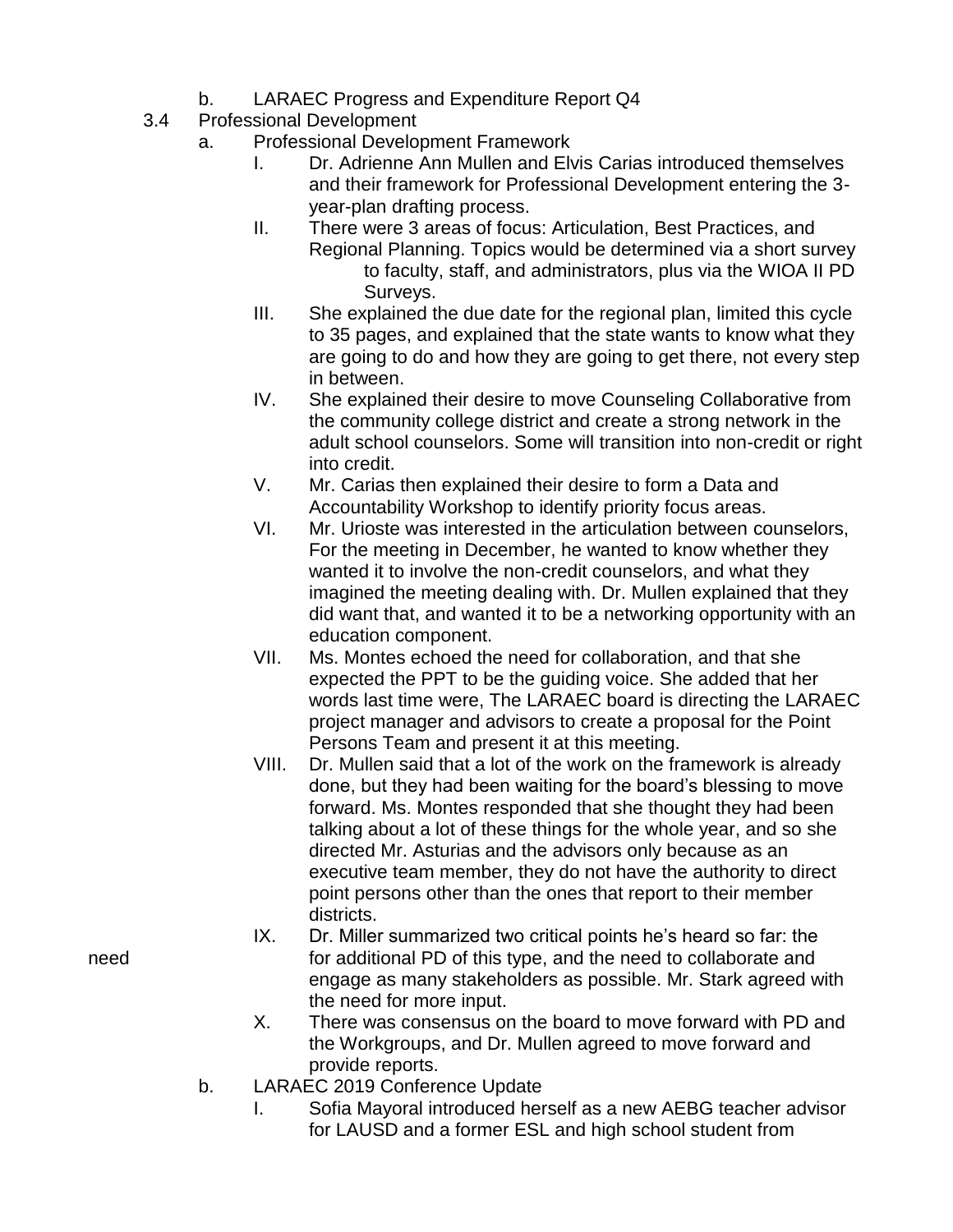Huntington Park Community Adult School. She updated the board on the time, date, and location of the 2019 LARAEC conference, with the theme of "Innovate, Integrate, and Motivate". The call for presenters will be posted on LARAEC's website sometime next week.

- 3.5 Policy and Legislation
	- a. Update on AB705
	- b. Dr. Allison Tom-Miura and Mr. Angel Viramontes presented on AB705, which requires that students in a transfer path be at college-level math and english classes within one year from when they start the path unless two conditions are met: the students must be highly unlikely to succeed in the transfer-level course AND enrollment in the pre-transfer course will improve the students' likelihood of completing the transfer-level course in
		- a one-year time frame. She summarized the compliance

## deadlines.

- c. She explained that the legislation says they cannot add a class to supplement student's skills, but can redesign the curriculum and have cocurricular support. Now, they are looking at assessing what support they can provide through the use of CASAS. She then summarized the pathways and challenges the new law would bring for non-credit and credit options, as well as ways they were redesigning their co-curricular support.
- d. Dr. Miller explained how important this area would be in the Community College world, especially as they look at their new funding formula and access, equity, and success metrics.
- e. Ms. Montes asked if they saw any circumstances where students that are at the community college could be referred to the adult school, and Dr. Mullen said they had not looked at that yet, but doesn't see why it coudn't happen. Dr. Miller clarified that the goal is to have students walk into their doors college-ready for the math and English to be complete.
- 4. Informational Items There were no Informational Items.

## 5. Board Member Reports

- a. Mr. Urioste annnoucned that BUSD is launching a new CTE program, Physical Therapy Assistant, and also launching their WASC self-study process.
- b. Dr. Miller described LACCD's heavy involvement in developing strategic enrollment management plans, with its 9 colleges developing ideas that effectuate what's required under the new funding formula.
- c. Mr. Stark said that he believed the LARAEC board should establish a shortlist of legislative adult ed priorities, and LAUSD will be bringing proposals to the board shortly. He also wanted to welcome their new board member and point person from MUSD. He also suggested briefing new members in particular around the history and current status of the state audit findings, and the conversation should happen in an open, transparent fashion.
- d. Ms. Jacquez then summarized the transparent efforts of MUSD on making changes recommended by the state audit report immediately, as well as personnel training and putting in new systems for time reporting as well as restructuring CTE classes and ESL programs.
- e. Ms. Montes explained that CCUSD had piloted Burlington with Reading for ESL, and will continue with that in this school year. Also, after a 6-month training of